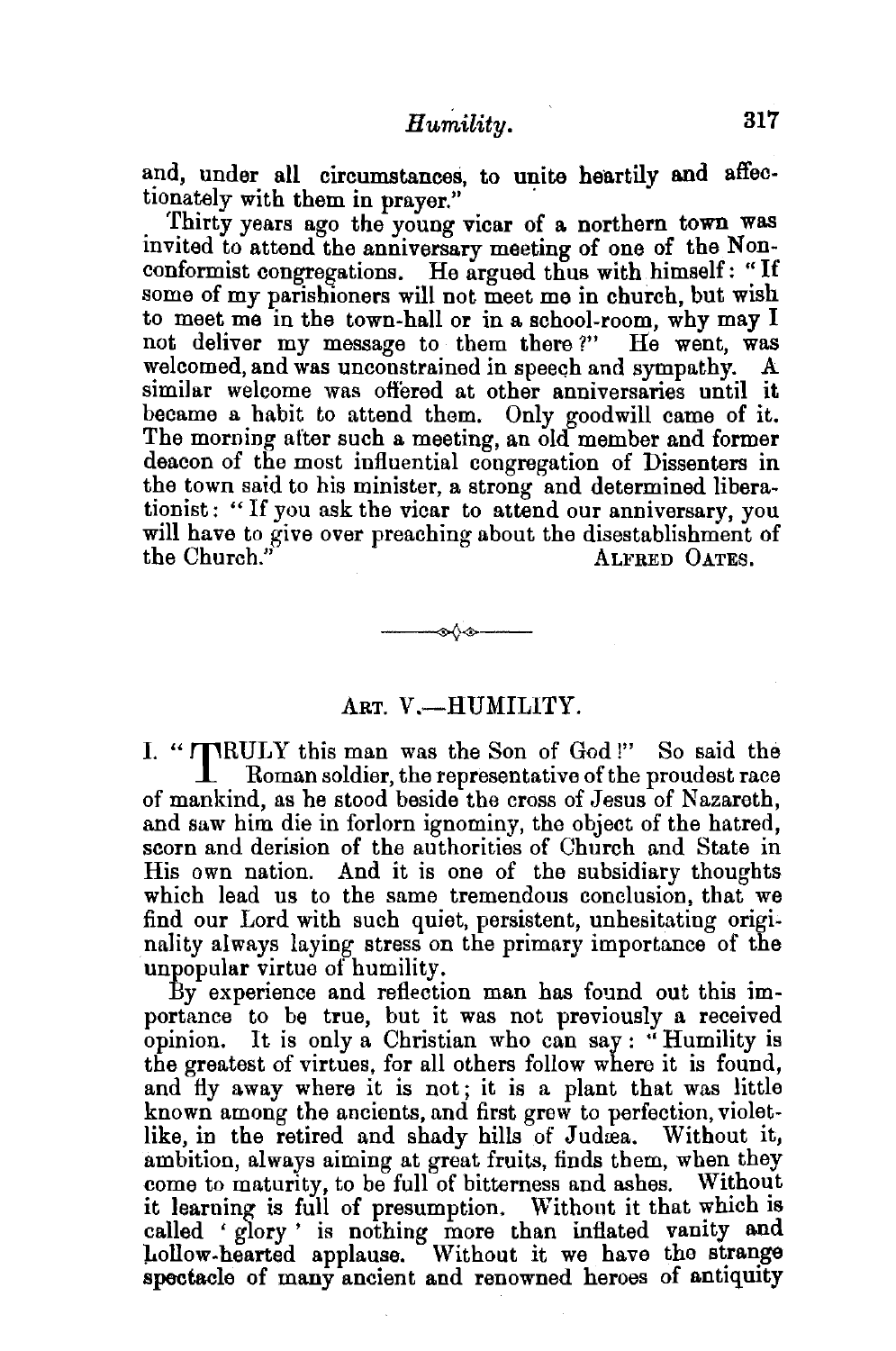believing themselves to be gods, and worshipped as such, when they were little better than monsters and demons. Humility is the beauty of life, and the chief grace and perfection of the soul."

I do not mean that humility was never praised at all by ancient moralists; what is true is that it was only occasionally admired, and hardly entered into their scheme of morals. It was said, you will remember, by Bion that "Humility is a voluntary inclination of the mind grounded upon a perfect knowledge of our own condition ; a virtue by which a man, in the most true consideration of his inward qualities, makes the least account of himself." It was said by Confucius that " Humility is the solid foundation of all the virtues." It was said by Demosthenes that "happy is that man whose calling is great and spirit humble." Demosthenes also remarked acutely how "pride, perceiving humility to be honourable, desires oftentimes to be covered with the cloak thereof; for if left appearing always in his own likeness, he should be little regarded." But you will remember also how one of Aristotle's ideals was the great-minded man, who values himself highly, and at the same time justly : contrasted with the man who estimates himself lowly, and at the same time justly, and is therefore merely modest; and with the man who values himself below his real worth, who is small-minded. The great-minded man is described as in the mean or fit place, as regards propriety, and everybody in excess or defect of him as more or less imperfect. And you will also remember that with Aristotle meekness, as a virtue, is only a quality of temper, not of intellectual attitude, and is a mean between anger and pusillanimity. The high estimate of self, justly founded, was the aim of antiquity.

"Come unto Me," said Christ, "all ye that labour and are heavy laden, and I will give you rest. Take My yoke upon you, and learn of Me, for I am meek and lowly of heart." It has been pointed out by Lardner and Paley that this, as a primary factor in a system, as a predominant motive of action, was teaching that was unique. The Gospel did indeed bring forward virtues which possess the highest intrinsic value, but which bad been commonly overlooked and condemned. I do not think that Paley is right in saying that Christ did not exemplify or emphasize friendship, patriotism, and active courage; on the contrary, he was the completest and noblest embodiment of all three. When it was necessary, He was vigorous, firm and resolute, dauntless and .active, quick in His sensibilities, tender in His attachments, jnflexible in His purpose, strong in His indignation at wrong .and injustice. But where His mere personal earthly interests were concerned as a member of society. He was at the same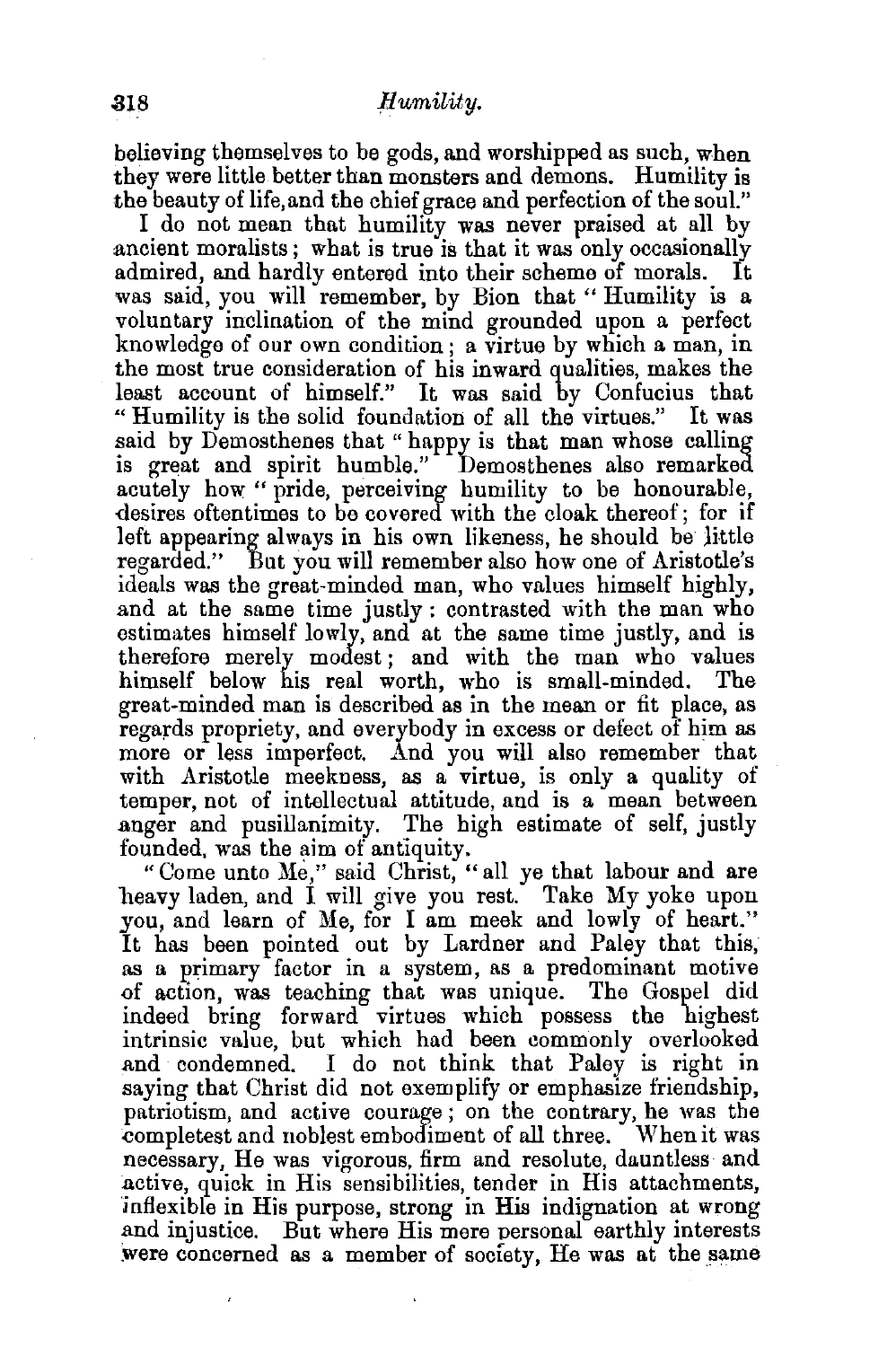## *Humility.*  $319$

, time of altogether a new type ; and that type was all the more remarkable and impressive because it was obviously the result of voluntary self-restraint, and when occasion arose He could be so very different. In personal relations He was certainly meek, yielding, complying, forgiving-not prompt to defend Himself, but willing to suffer ; silent and gentle under rudeness and insult; ready for reconciliation where others would demand satisfaction ; giving way to the pushes of impudence; conceding and indulgent to the prejudices, the wrong-headedness, the intractability of those with whom He had to deal.

This personal attitude, Paley rightly says, is the subject of .His commendation, His precepts, His examp]e. In emphatic paradoxes He told His disciples not to resist evil-to turn the right cheek to the smiter; to offer the cloak to the spoiler who used the law for depriving them of their coat ; to go two miles with a man who inconveniently impressed them for one; to love their enemies, bless them that cursed them ; to do good to them that hated them, and to pray for them that despitefully used them and persecuted them. Lardner proves, in contradiction to first impressions, to popular opinion, to the praises of orators and poets, and even to the dictates of historians and moralists, that the character that is personally humble, rather than the one that is always battling for selfexpansion, self-expression, and self-supremacy, is the one that possesses most of true worth, both as being most difficult either to be acquired or sustained, and as contributing most to the happiness and tranquillity of social life. If this dis- ,position were universal, he says, it is at once obvious that the whole world would be a society of friends; whereas, if the other temper were general, it would produce a scene of universal contention. The world could not hold a generation {)f such men. And, again, even if the humble disposition be but partially realized, if few be actuated by it, amongst a multitude who are not, yet in whatever degree it does prevail, in the same proposition it prevents, allays and terminates quarrels, the great disturbers of human happiness, and the great sources of human misery, so far as man's happiness and misery depend upon man. Without this disposition, enmities must not only be frequent (as they were in the ancient world), but, once begun, must be eternal; for, each retaliation being a fresh injury, and consequently requiring a fresh satisfaction for personal pride, no period can be assigned to the reciprocation of affronts, and to the progress of hatred, but that which closes the lives, or at least the intercourse, of the opponents. " Where there is charity," said St. Augustine, "there is humility; where there is humility, there is peace." "It is in vain," said Erasmus, " to gather virtues without humility; for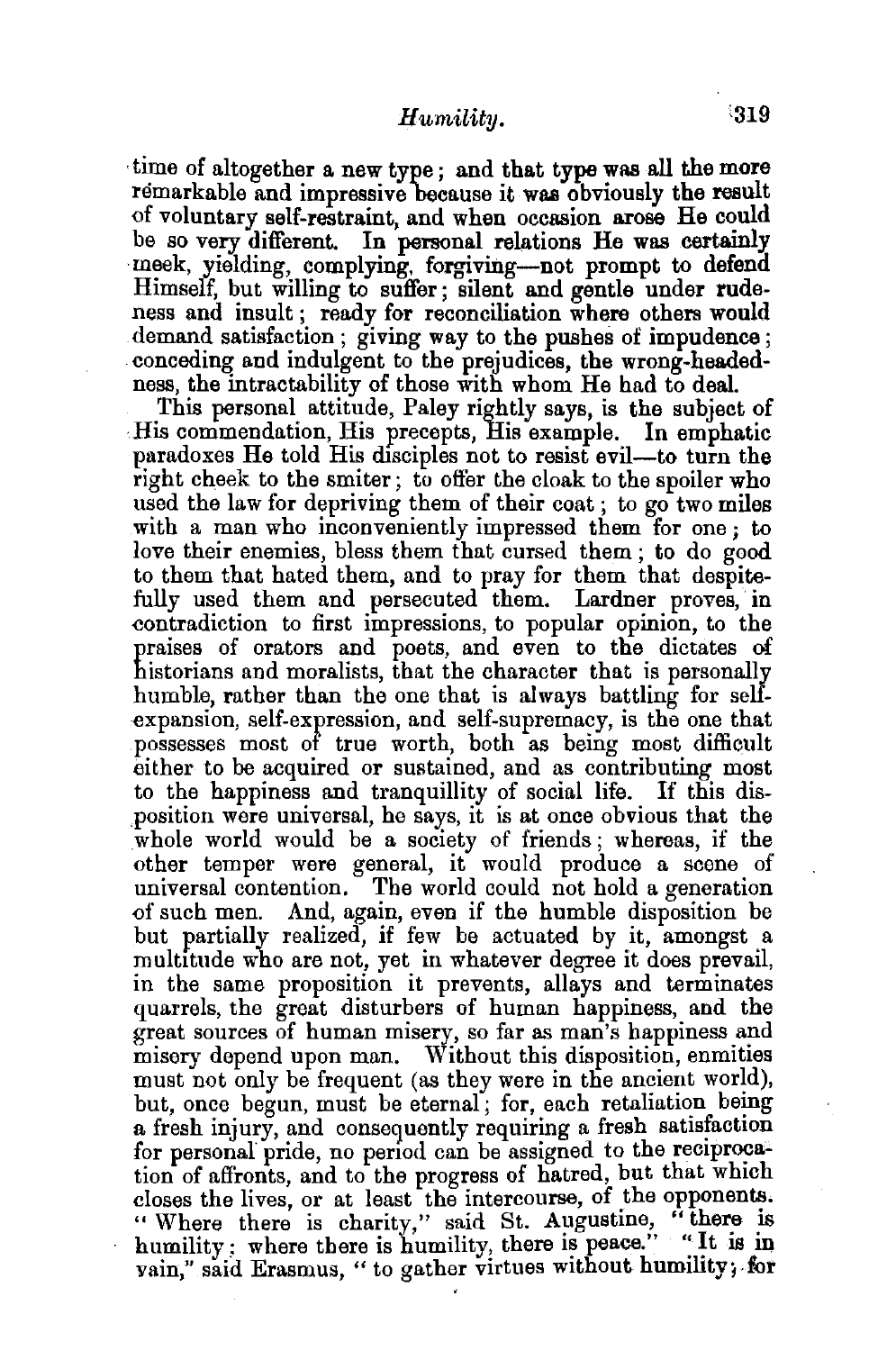the Spirit of God delighteth to dwell in the hearts of the humble." "Religion, and that alone," said Robert Hall, " teaches absolute humility : by which I mean a sense of our absolute nothingness in the view of infinite greatness and excellence. That sense of inferiority which results from the comparison of men with each other is often an unwelcome sentiment forced upon the mind which may rather embitter the temper than soften it ; but that which devotion impresses brings peace and delight." "If thou desire the love of God and man," said Francis Quarles, " be humble ; for the proud heart, as it loves none but itself, so it is beloved of none but by itself. The voice of humility is God's music, and the silence of humility is God's rhetoric. Humility enforces where neither virtue, nor reason, nor strength, can prevail."

II. But humility is not only the truest, most hopeful, and most fruitful moral attitude for us wretched little human beings, with all our sins, follies, degradations, and imperfections; it is also our wisest and most becoming mental and intellectual posture. All the teachings of our Lord are in absolute harmony with what we know of the laws of the universe.

Conceive for a moment what we are. The globe on which we insignificant atoms crawl about for a few years is one of the smallest members of one of the smallest systems in those boundless regions of the eternal expanse of the heavens that are within our limited ken. The mighty orb of Uranus is sixtyfour times our size; that of Saturn about 1,000 times; and that of Jupiter about 1,200 times. The farthest planet of our system, Neptune, which is about seventy times the size of the earth, is 2,688 millions of miles away from us. These are our neighbours. But our great telescopes can show us fifty millions of suns, at distances beyond all belief. each attended by his system of planets, which, having no light of their own, are invisible to us across such inconceivable depths of space. Sirius is about one million times as far from us as the sun, and is at least forty-eight times brighter than our great luminary. The distance of the star 61 Uygni is forty millions of miles from the sun. The light of some stars takes hundreds of years to reach the earth, though it travels at the prodigious speed of 180,000 miles a second. The 1,000 and more nebulæ seem to indicate vast universes of their own, which are at too appalling a distance for us to detect more than a few points. If wecould plant our greatest telescope on the farthest orb which can be detected, analogy and appearance suggest that we should see new heavens, new millions of constellations. Apparently it would be the same for ever and ever, through the endless. and illimitable realms of eternal space. What an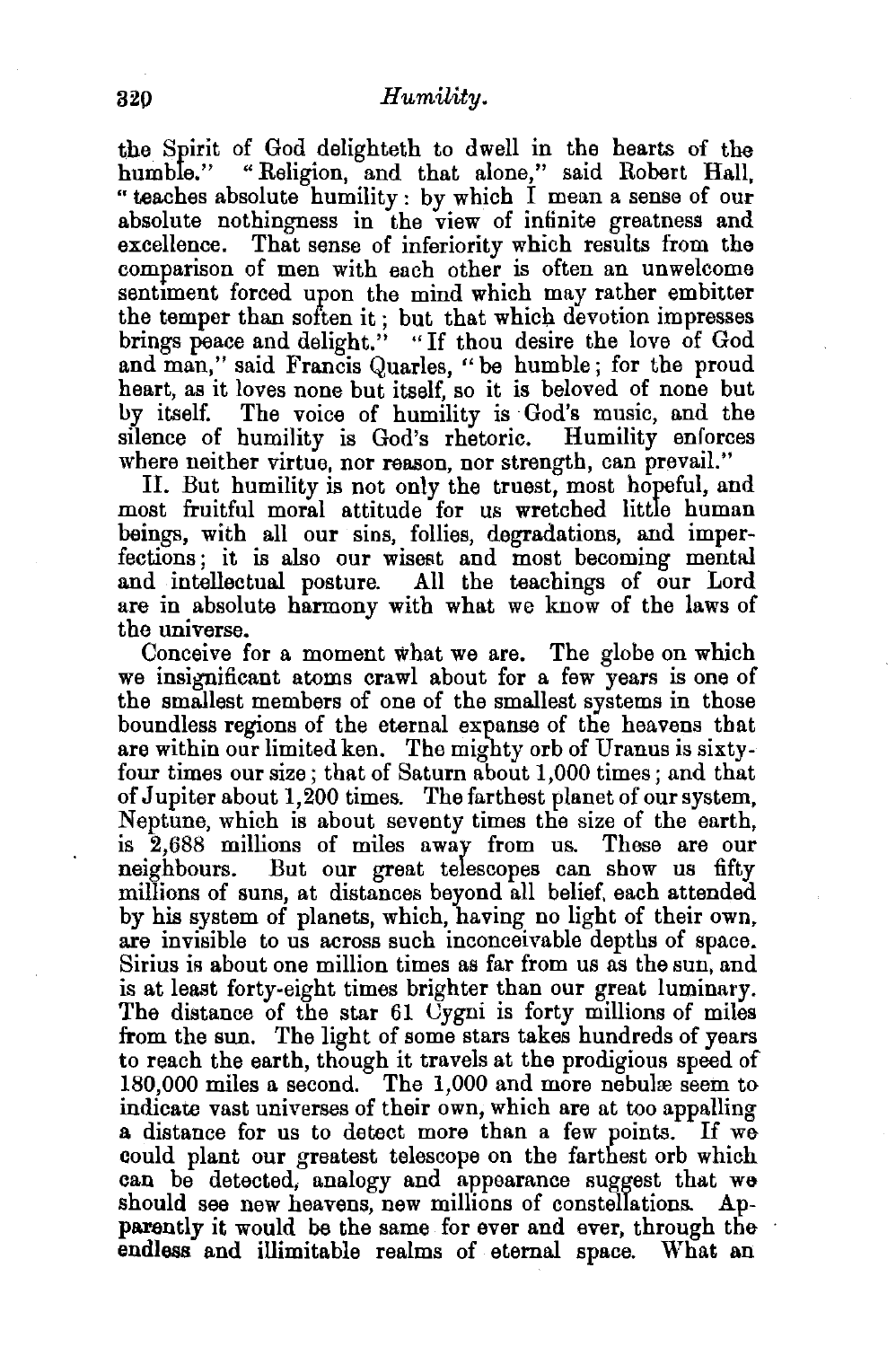awful glimpse does this give us into the stupendous majesty of the eternal, omnipresent Mind, in whom all things for ever and ever, in space as well as in time, live, and move, and have their being! What a glorious sense of His power, and plan, and operation, and of our allotted part in it, do we get when we are told that our whole solar system, including the sun in the centre (which, after all, is nothing but an insignificant star in the universe), with his attendant planets, and the comets. and the incredible host of minute bodies which are our solar companions, are all together bound on a stupendous voyage throughout space! The sun requires almost two days to move through a space equal to its own diameter. Every two days he is about a million miles away from the spot he occupied before; every two days the solar system accomplishes a stage of about a million miles in its terrific journey towards the mysterious constellation of Hercules. In a single year you have travelled 182 millions of miles through the awful regions of space. If you are fifty years old, you have already journeyed 9,100 millions of miles on that orderly and systematic, but most appalling route. When these facts and thoughts come before us, we may well exclaim: "When I consider Thy heavens, the work of Thy fingers, the moon, and the stars which Thou hast ordained, what is man that Thou art mindful of him, and the son of man that Thou visitest him?"

The extraordinary insignificance of man in these stupendous surroundings need not in the least distress us, when we recollect that the Eternal Spirit which originates, inspires, and controls all these indescribable, immeasurable, aud unimaginable forces, is omnipresent and omnipotent, and co-relates His action to the needs, conditions, and stages of life of the innumerable results of His Divine mental activity. It was Kant who said: "Two things fill the mind with ever new and increasing admiration and awe the oftener and longer we reflect upon them : the starry heavens above and the moral law within." The one is as indisputable a phenomenon as the other. Not even the loftiest and noblest astronomer could extol the glories of his mental voyages through the brilliant wonders of space with stronger conviction or more earnest enthusiasm than the philosopher displays when he speaks of duty as the sublime and great name, merely presenting a law which of itself finds universal entrance into the mind of man, and which, even against the will of man, wins his reverence, if not always his obedience-a law before which all inclinations grow dumb, even though they secretly work against it. The inward experience is as sure a witness as the outward splendour. Both prove to us the Divine, power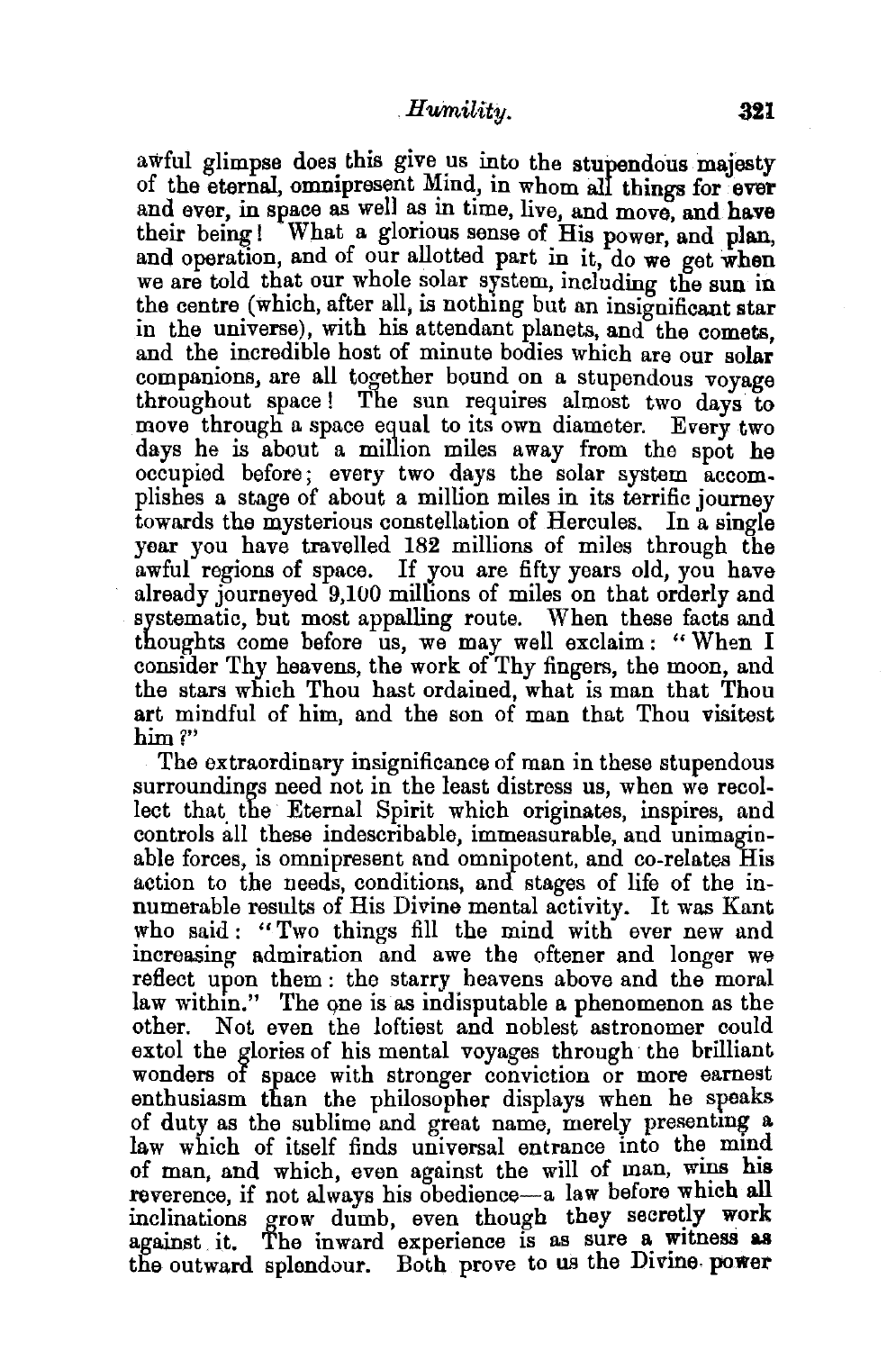which is through slow but steady stages making for perfection without and for righteousness within. Just as our knowledge ·of the one action is incomplete, so our realization of the other is blurred by our own limitations, by the waywardness of freewill in process of discipline, and by our practical and incessant 4mperfections.

But while we are not stunned by a nearer view of omnipotence and eternity, we are brought in a thoroughly wholesome way to a sense of our very real restrictions. As a matter of fact, we know very little. We know nothing about the ·origin of all things, the birth of matter, the purpose of creation, the source of life, the essence of life, the meaning of electricity, the condition of the countless millions of orbs by which we .are surrounded, the presence of organic life in other planets or constellations, the laws of gravitation, the duration of the earth, the age of man on the earth. We are surrounded with mysteries which we cannot penetrate; in science as well as in theology we are always learmng. Humility is our only possible attitude, if we are not to make ourselves ridiculous to our contemporaries as well as to posterity.

Consider what mistakes we have made. Our greatest men have supposed that the earth was but 6,000 years old; they have believed that it was made in six literal days ; they have held that geological deposits were placed in their strata by the Creator as a trial of our faith ; they have declared that the rearth was flat; that the sun moved round it ; that the idea of antipodes was an impiety and an impossibility. Against such a notion Gregory Nazianzen, Lactantius, Basil, Ambrose, Augustine, Procopius, Cosmas, Isidore, brought their learned thunder. They have attacked the heliocentric theory; it was -condemned not only by Papal science, but by Luther, Melanch- .thon, Calvin, Horne, Horsley, Forbes, Wesley. As late as 1616, Galileo was imprisoned and condemned by the Roman Inquisition for declaring the motion of the earth. They have denounced the discoveries of geology ; they have attributed storms to diabolical agency ; they have solemnly burned harmless old women as witches in league with the devil; they have combated every step of patient scientific discovery.<br>Why have we to make these humiliating confessions? It Why have we to make these humiliating confessions? was because all these different generations of over-confident theorists assumed a scientific certainty in regions where they had no claim to such enlightenment. They were lacking in intellectual humility. Disregarding the plain declarations of Holy Scripture as to its own scope, they arrived at the unwarrantable conclusion that it was meant to supersede .and control scientific investigation. What said St. Paul? "All. Scripture, given by inspiration of God, is profitable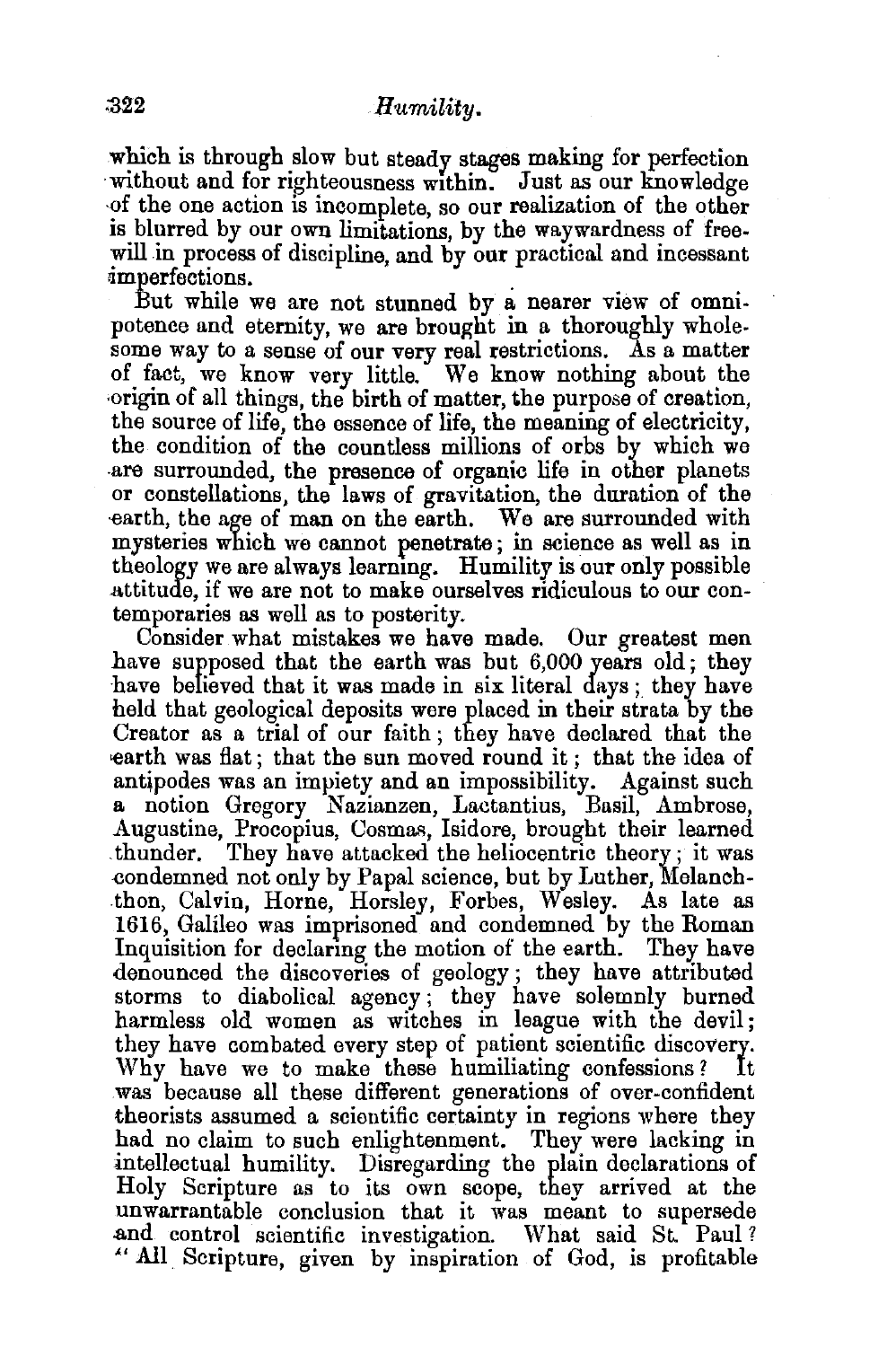also for doctrine, for reproof, for correction, for instruction in righteousness, that the man of God may be perfect, thoroughly furnished unto all good works." The revelation made to the Hebrew people was moral and religious. These great men made the incautious mistake of inferring that the sacred writers were commissioned to teach ontology, zoology, geology, .astronomy, and every branch of science. On mere passing. local, accidental expressions they built up severe and fantastic theories. Intrudmg into domains where they had no guarantee of guidance, they imperilled the character and -credibility of Christ's spiritual kingdom of righteousness upon earth.

Now here is the attitude of intellectual humility more natural than in a great and historic university, teeming in .every generation with earnest mental activity. Startling indeed are the contrasts of the opinions here vigorously maintained at different epochs.1 Here the new learning was .denounced ; here it was extolled. Here Cranmer and the Reformers were condemned with every conceivable degree of .certitude and solemnity; here the primitive and anti-Roman doctrines were enforced with untiring zeal. Here Calvinism was preached every Sunday, and then in their turn the larger .and more reasonable theories of Arminianism. Here, in 1805, the verbal theory of inspiration was maintained against the beginnings of geology. Here the supreme authority of the Fathers has been upheld; here their natural mistakes and the errors incidental to their age have been demonstrated. Here one year Short insisted on the trustworthiness of tradition, .and the next Shirley argued for its insecurity. Here different and often opposite theories have been urged on the nature of . theory of Holy Communion, the theory of Inspiration, the the Church, Baptismal Regeneration, the Sacraments, the .authority of the Bible, the nature of the Atonement. All this is what we should expect in a great centre of thought. It neither discourages nor perplexes us, nor drives us towards a sophistical scepticism. It is good for us to believe with all our hearts whatever we hold to be true. Truth is eternal and unchangeable; but in the confusions, errors, streams of tendency, prejudices, prepossessions, to which we are all subject, we cannot expect that all of us should see it in the same light. We have no right to expect that all our opinions should be perfect, and free from error, so that we should give them out with joyful certitude, especially where they are of a new kind and on tentative and hypothetical ground. The new kind, and on tentative and hypothetical ground.

<sup>&</sup>lt;sup>1</sup> This is the substance of a sermon preached before the University of ,Oxford·on February 27, 1897.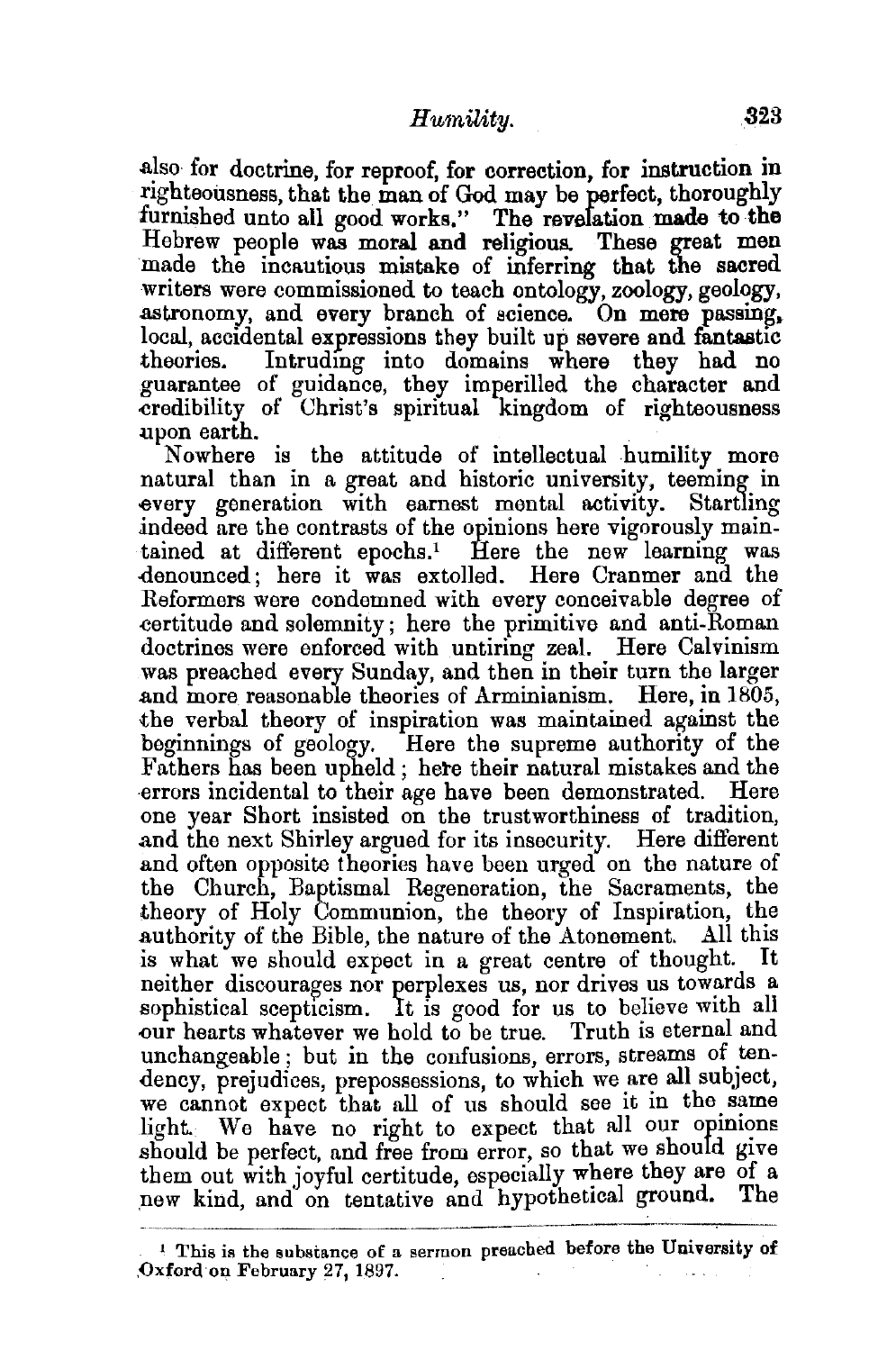one great lesson of these differences is that, however firmly we hold our beliefs, we should hold them in humility, remembering our proneness to error, and should express them with gentleness, forbearance, courtesy, and charity.

Some things there are which have so high a degree of probability that we may look for a general agreement. It was likely that the Eternal, Omnipresent, Omnipotent Spirit would reveal Himself from time to time, and in particular at length through some chosen member of the human race in such form and manner as the rest of the human atoms on the globe should be able to understand His message. It was Socrates who said : " It is necessary for us to wait until someone can learn how we ought to behave towards God and towards man," with the pathetic rejoinder : "Oh, when will that time come, Socrates? and who is he who will teach us? Sweeter than any• thing on earth, I think, would it be to see that man, and to know who He is!" Yes, we have good reason to believe that we have seen that man, and that we know who He is. We have good reason to assure ourselves that the world has had a message in varying and increasing degrees of clearness from the Omnipresent Eternal Being.

The Bible (says Bishop Westcott) contains in itself the fullest witness to its Divine authority. ]f it appears that a large collection of fragmentary records, written, with few exceptions, without any designed connection, at most distant times, and under the most varied circumstances, yet combine to form a definite whole, broadly separated from other books ; if it further appears that these difierent parts, when interpreted historically, reveal a gradual progress of social, spiritual life, uniform at least in its general direction; if without any intentional purpose they offer not only remarkable coincidences in minute details of facts (for that is a mere question of accurate narration), but also subtle harmonies of complementary doctrine ; if in proportion as they are felt to be separate, they are felt also to be instinct with common spirit ; then it will be readily acknowledged that, however they came into being at first, however they were united afterwards into the sacred volume, they are yet legibly stamped with the Divine seal as inspired by God in a sense which can be said of. no other writings.

And, secondly, it is in the highest degree probable that when the Divine Messenger had come, and had founded His kingdom of heaven on earth, that Church, as long as it continued to be guided by His words and to rely on His Spirit, would have true notions in the main as to the will and revelation of God. The limit would be that it should not intrude into matters where assurance had not been given; that it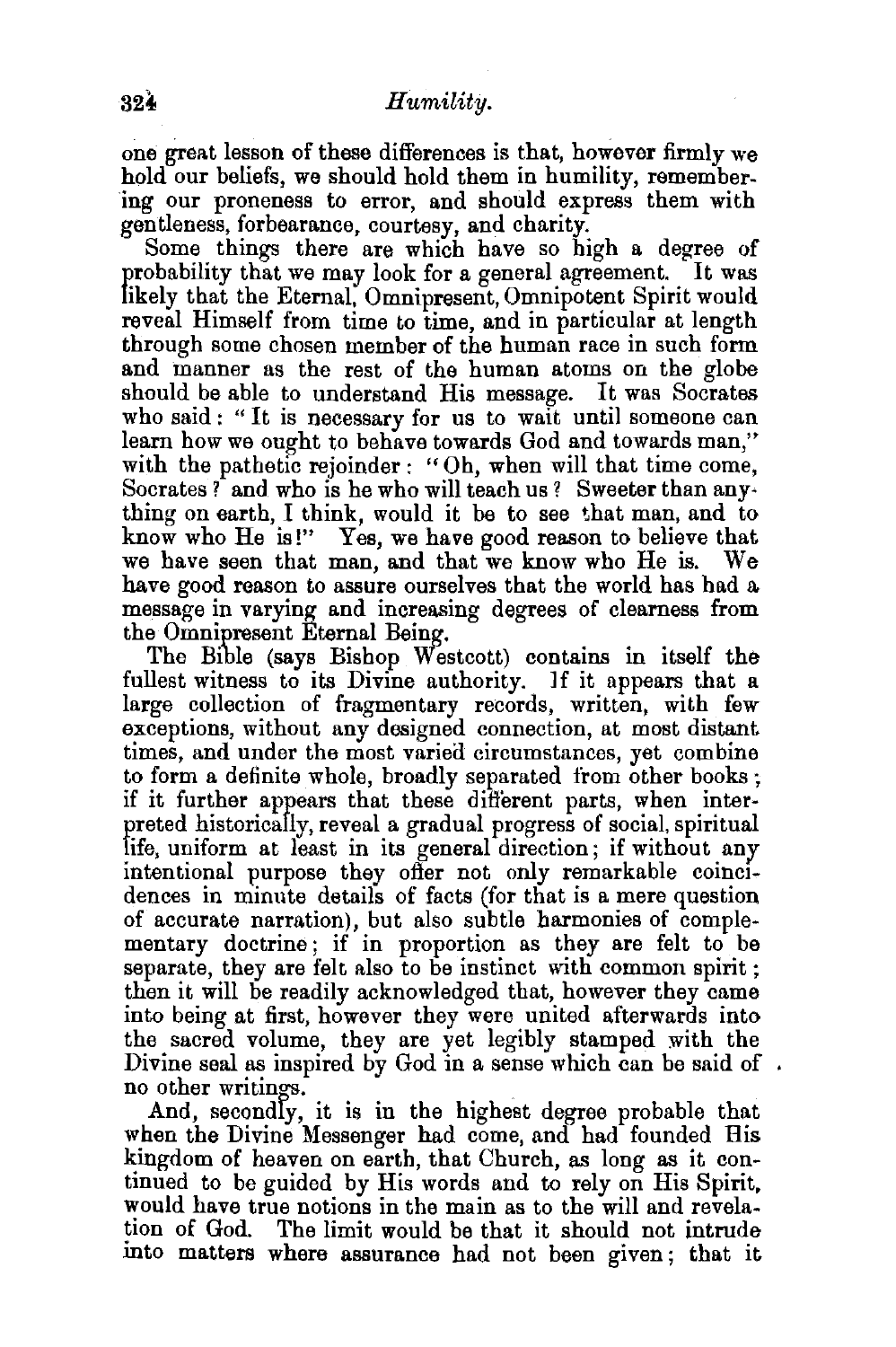should be humble and charitable in all its assertions ; that it should in no case assume the *rôle* of absolute infallibility; and that it should be chary of defining and commanding merely on its own authority. The creeds of the universal Church appear to fulfil these conditions, and they are certainly in harmony with the recorded teaching of the Divine Messenger and of the chosen companions whom He instructed. You will remember that it is assent to these two great creeds that is all that is required of her lay members by the branch of Christ's Holy Catholic Church which is settled among the people of this country.

Thirdly, we may remind ourselves that the vast majority of Christians do agree, in spite of all their fancied differences, in plain, simple, fundamental truths ; the Fatherhood of God, the Divinity of our Lord, the work of the Holy Spirit, the redemption of the world, the initial rite of baptism, the covenanted presence of the Lord in Holy Communion, the future life with its happiness and retribution, the power of prayer, the need of Divine grace, the necessity of repentance, the acceptance of the example of Christ as our code of morals, the life by faith, the membership of the Christian fellowship, the paramount principles of benevolence and self-sacrifice. It is only by some strong individual leadership that sects have occasionally been led aside from these broad and acknowledged outlines. Codes of theology and multitudes of definitions have indeed grown out of these fundamental notions of Christianity. It is right that each of us should explain and apply them according to what light God bestows on our own consciences, and in accordance with the system which appears to us to be true ; but it would be well for us all if we at all times bore in mind that the principles themselves are simple, and the less we obtrude our own views of them upon those who disagree with us, the better it will be for ourselves and the Christian Church. Here, again, humility is of primary and momentous importance; for in religious and ecclesiastical matters it is extremely difficult to "speak evil of no man, to be no brawlers, but gentle, showing all meekness unto all men." Lastly, as to our own attitude in daily life and conversation.

The great thing we have to avoid is ostentation, and disdainful assumption of superiority. Almost everybody thinks that he excels in something-at any rate, in regard to some few of his friends and acquaintances. What is commoner than the instinctive sneering expression, or the spontaneous note of disdain and scorn, when ignorance or inferiority is displayed in matters where we think we have knowledge or ability? What is commoner than the bullying, overbearing disposition that is born of a sense of some eminence, however smalf? Part